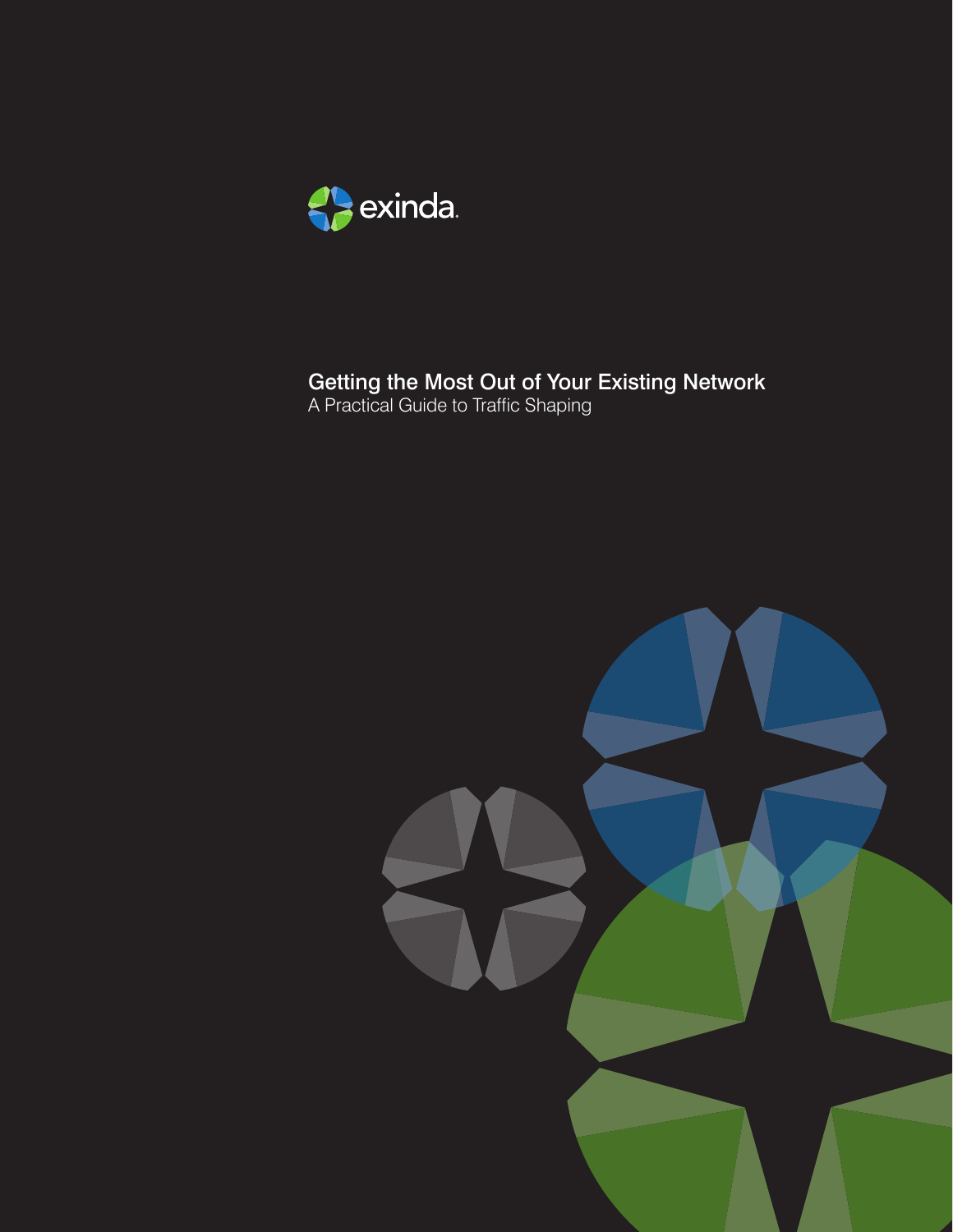

# Getting the Most Out of Your Existing Network

A Practical Guide to Traffic Shaping

# Executive Summary

As organizations face increased competition, uncertain economic times, and reduced IT budgets, they must evaluate all aspects of their IT infrastructure. In some cases, individual users or applications get a disproportionate amount of the network resources and as a result critical business applications may slow and be negatively impacted by non-critical or recreational network traffic. Without effective traffic shaping, an organization will not be able to manage and measure the behavior of their applications or the traffic on their networks. This results in decreased user productivity and satisfaction as well as potential increases in costs due to misappropriated network resources. In addition, organizations often face added costs in bandwidth upgrades purchased in an effort to improve the performance of slow applications or to increase user satisfaction or productivity.

In this paper we will explain traffic shaping, the technologies that are required to implement effective traffic shaping, and how the process an organization can follow in identifying and fulfilling their need for traffic shaping.

# What is Traffic Shaping?

Traffic shaping (also known as "packet shaping") is the control of network traffic in order to optimize or improve application performance, reduce network latency, and increase usable bandwidth on a wide area network. Traffic shaping provides a means to control the volume of traffic being sent into a network (bandwidth throttling), and the maximum rate at which the traffic is sent (rate limiting). Traffic shaping or traffic management involves controlling the flow of traffic on the network so that the highest priority applications or users always have adequate bandwidth. There are a variety of techniques used to gain visibility and shape network traffic that we will review later in the document.

# The Importance of Traffic Shaping

Traffic shaping allows an organization to realize the full potential of their wide area network resources and enables them to proactively manage and plan for future needs. In many cases, an organization will find that implementing traffic shaping will allow them to forego added costs or reduce existing costs by managing network usage while improving application performance, employee productivity and the end user experience.

# The Challenge: High Speed LAN's, Low Speed WAN's

Data networks that span large distances are known as wide area networks or WAN's. They have much different requirements and characteristics than local area networks, or LAN's, that span across shorter distances like campuses and buildings. WAN's operate at much lower bandwidth speeds than LAN's with a typical rate between 1.5 Mbps to 155 Mbps compared to 100 Mbps or 1 Gbps on a LAN. In addition, since the WAN network spans much larger physical areas, between states or countries, across oceans or continents, the amount of time it takes for the data to travel across the network is much longer; this is referred to as higher latency. In addition to having higher latency and lower bandwidth speeds, the costs associated with procuring, maintaining, and managing WAN's are far greater than those with LAN's.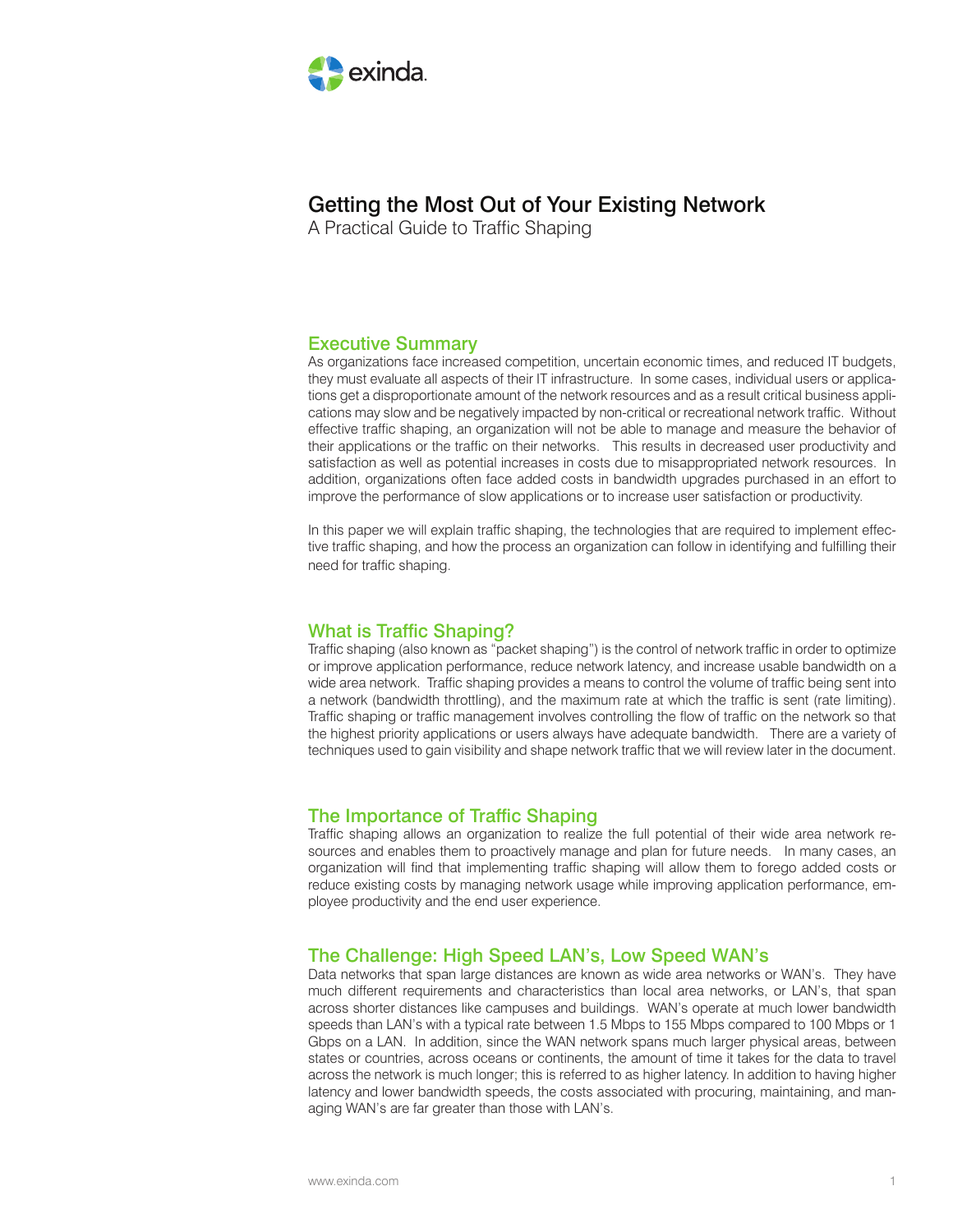With the push to server consolidation many applications that have been designed and implemented for delivery over local area networks are now being delivered over WAN's. This significantly increases network traffic. In addition, routers are the primary interconnecting devices on wide area networks and their capabilities do not support the requirements of today's networks, users, and applications. Routers have limited traffic shaping capability which leads to indiscriminate packet drops. Also, when dealing with congestion, dropped packets and retransmissions are the norm because the router was not designed to deliver application performance, it was designed for packet forwarding. As such, routers offer no fair allocation of bandwidth between sessions or users and provide ineffective mechanisms to guarantee delivery of critical applications. All these lead to poor performance of applications over a WAN.

# Traffic Shaping Technologies

Many underlying technologies integrated together are able to deliver the core components needed for effective traffic shaping. Network visibility is the foundation and the first requirement for traffic shaping. If you cannot identify all the traffic on a network, you cannot effectively manage that network. Once traffic has been identified it then needs to be shaped based on policies of the organization. These policies deliver the appropriate network resources aligned with the organizations business objectives. Finally, the traffic must be optimized reducing the amount of network resources are used and improving the performance of the applications and user experience.

### Network Visibility

Network visibility techniques provide a deep understanding of application, user, and network behavior. As applications within the network change and the network evolves, network visibility allows for a better understanding of application performance and user expectations. Visibility is the cornerstone of network traffic shaping. Without detailed visibility, an IT organization will struggle to gain an detailed understanding of their existing network environment.

### Deep Packet Inspection

One element of network visibility is provided using deep packet inspection technology. Deep Packet Inspection (DPI) provides visibility and application awareness by performing analysis of the content on the network. Similar to how an x-ray can identify the contents of a package or a fingerprint identifies a person's identify, DPI inspects the packet headers and protocol structures as well as the actual payload of the message. DPI will classify the traffic based on a database of signatures that includes information extracted from the data part of a packet. This allows for finer control compared with other classifications based only on layer 4 of the OSI model. Deep packet inspection inspects the complete communication including all layers of the OSI model including layer 7. This provides the ability to analyze network usage and optimize network performance.

#### Heuristic Inspection

Heuristic inspection allows visibility and control of a new breed of advanced applications such as Bit Torrent and Skype that use full encryption techniques to mimic other applications. Heuristic inspection is an additional requirement for complete traffic classification in today's networks. A few years ago, the level of sophistication of many protocols and applications like BitTorrent Peer-to-Peer increased to a level where deep packet inspection was ineffective. These applications have always been difficult to identify but deep packet inspection was capable of doing so. With the increase in sophistication these applications and protocols now completely encrypt the communications which scrambles the packet payload beyond recognition. There is no use of SSL certificates or other means to identify the traffic so heuristic based inspection was developed to classify the traffic based on behavior by correlating a number of attributes of the traffic such as packet size, packet frequency, connection frequency, and more. Essentially heuristics based classification relies on a behavioral based signature to identify the application.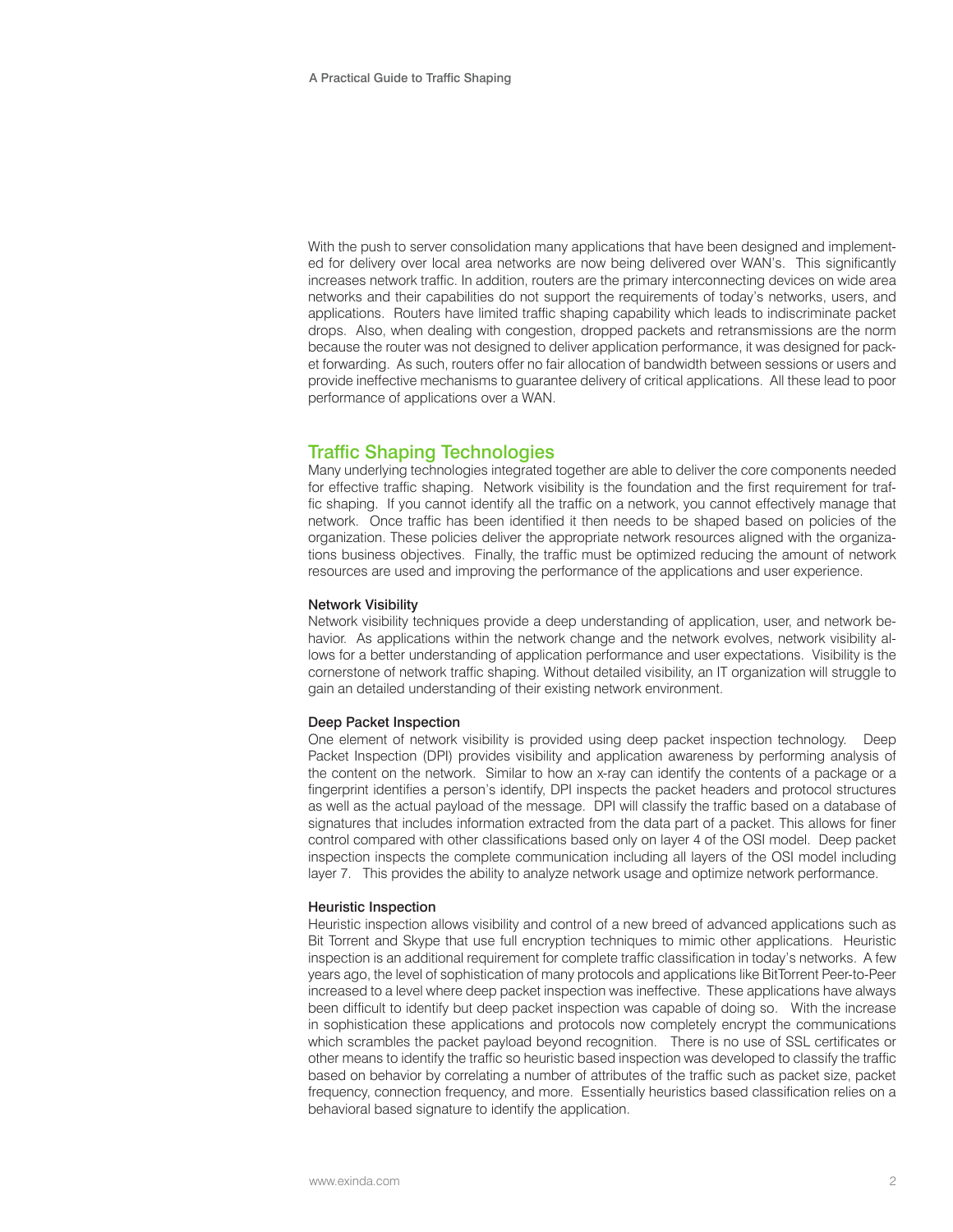## Application and Protocol Signatures

The Exinda Web-based user interface provides a real-time dashboard with single pane of glass visibility into all network activity. Network administrators simply log in to the management interface to obtain a live view of network activity.

At a glance, administrators can identify performance issues as they are happening and rapidly troubleshoot the network. Alerts, warning and email notifications automatically inform administrators of configuration errors, NIC drops and transmit/receive errors.

## Application Response Time Measurements

Application response time(ARM) measurements quantify application performance from the enduser's perspective. Application response time measurement detects how long end users are waiting for their applications to respond. Wide area networking is no longer about connecting locations to a WAN cloud and ensuring connectivity, but rather it is about understanding networking applications so they perform to meet the needs of the individual end users as well as those of the entire organization. ARM helps to pinpoint whether a performance problem is network or server related. Equipped with this information, network managers can fine tune traffic shaping policies to control application response times. These measurements are an integral part of proactive traffic shaping. Without monitoring application response times, there is no clear measurement to know if application response times are improving.



Figure 1: Application response trending data.

When the aforementioned network visibility technologies are implemented, they result in benefits such as:

- Paint a clear picture of overall bandwidth usage by traffic type and user
- Identify traffic including evasive applications like P2P
- Trend utilization to the application and user level
- Monitor performance of critical applications and servers and gain actionable information
- Determine behavior and align it to mission critical needs
- Develop a foundation for making well informed decision on how to best improve application performance, reduce costs, and eliminate waste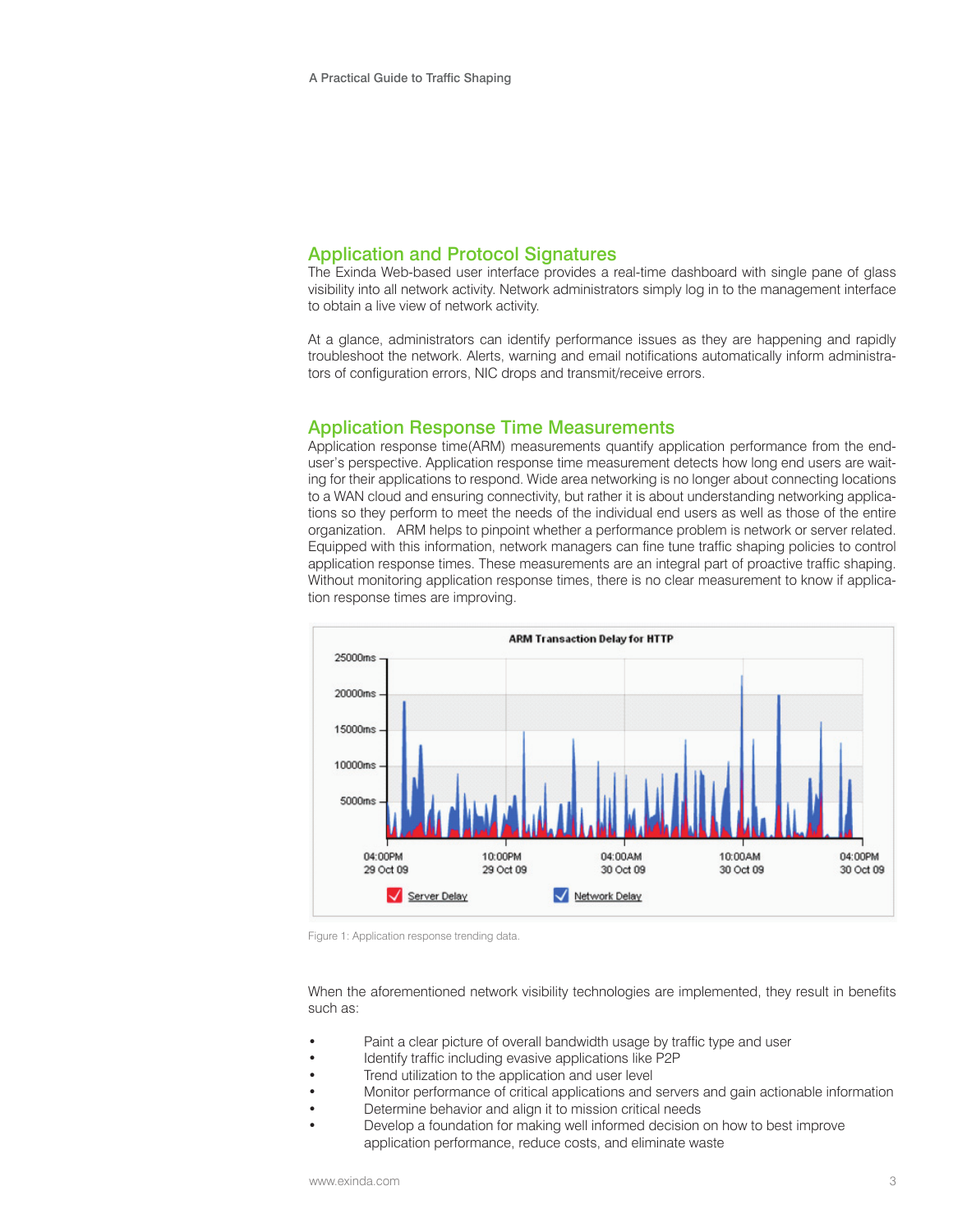# Policy Based Traffic Shaping

Policies provide bandwidth guarantees to critical applications to ensure they receive the network resources they need in order to operate effectively. Policies also, limit and constrain recreational or non-business critical applications. This minimizes the negative impact non-sanctioned applications can have on the network. In addition, traffic discard or blocking can allow the IT organization to completely block applications if required. This is very effective in reducing congestion and protecting an organization from the dangers of file sharing, P2P, and other rogue applications that may appear on a network.

Policy based shaping helps prevent network congestion by ensuring network services align with the policies set by the network manager to meet user expectations. To deliver the application performance guarantees in today's networks several different technologies must be employed together. When control is decentralized, computers and the applications they run will attempt to achieve the maximum available bandwidth. The result is many non-critical applications consume resources at the expense of the applications an organization uses to do business. In order to shape traffic several capabilities are required:

- Sort traffic into policies using deep packet and heuristics traffic inspection
- Apply performance controls to each policy bandwidth guarantee and max limits
- Schedule packets in order to fairly allocate resources to policies
- Order packets on the wire to achieve performance guarantees prioritization

When policy shaping is employed organizations are able to improve the utilization of existing bandwidth. Controlling the non critical applications and enforcing bandwidth guarantees will increase application performance and provide faster end user response times to critical applications. This ultimately results in increased user productivity and reduced help desk calls. It will also aid in eliminating the undesirable traffic form the network maximizing the performance of the WAN.

## Where does an organization begin?

The first step an organization should take when they begin evaluating traffic shaping is to assess their organizational needs. Are there specific business initiatives such as IT cost containment or reduction, controlling losses in productivity, or prevention of poor user experiences the organization is trying to achieve. Does the network need to support a new application rollout, or new staff members, or additional branch offices.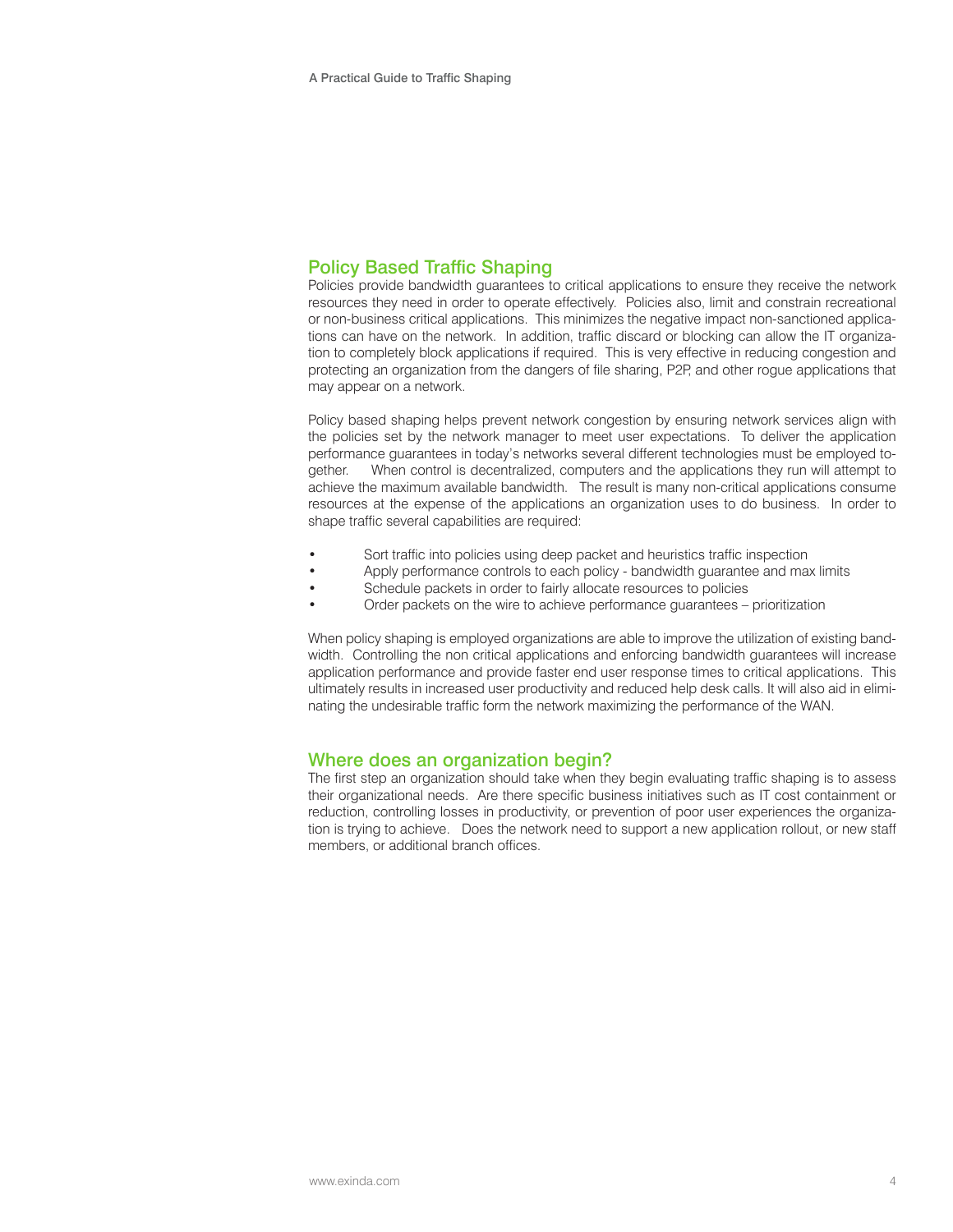| <b>Cost Containment</b>                     | <b>Support New Initiatives</b> | Network Visibility & Reporting               |
|---------------------------------------------|--------------------------------|----------------------------------------------|
| • Control Losses in Productivity            | • Next Generation Networks     | • Visibility into Application<br>Performance |
| Mission Critical Applications               | • Technology Convergence       |                                              |
| impacted by non-critical traffic            |                                | • Real-time diagnostics                      |
|                                             | New Application Rollout<br>۰   |                                              |
| Slow Response Times                         | $\bullet$ VoIP                 | • SLA Reporting                              |
|                                             | • Citrix                       |                                              |
| Prevent Poor User and Customer              | • eLearning                    | • Trending and Analysis                      |
| Experiences                                 | Collaboration                  |                                              |
|                                             | • Video Conferencing           | • Proactive Approach to                      |
| Allocate Bandwidth Intelligently            | Disaster Recovery<br>$\bullet$ | Network Management                           |
| Manage Overall Network Cost of<br>Ownership |                                |                                              |

#### Below are several business initiatives organizations achieve when implementing traffic shaping:

Next, an organization should analyze their current wide area network architecture. How much bandwidth does each WAN link support? What is the cost of each of these links on a monthly and annual basis? Are the WAN links currently at full utilization?

Finally an organization should understand the applications that are critical to the organizations business. Is voice over IP or video conferencing being used for communications? CRM for customer relationship, file transfers, email, and database traffic. Do applications have slow response times? Are users complaining about applications or the network? Are these critical applications being impacted today?

# Categorize Your Traffic

Once an organization has implemented visibility into the behavior of their network, applications, and bandwidth usage, it is time to categorize the traffic. Most organizations have applications that fall within the following traffic categories:



Figure 2: Inbound and outbound network traffic categories.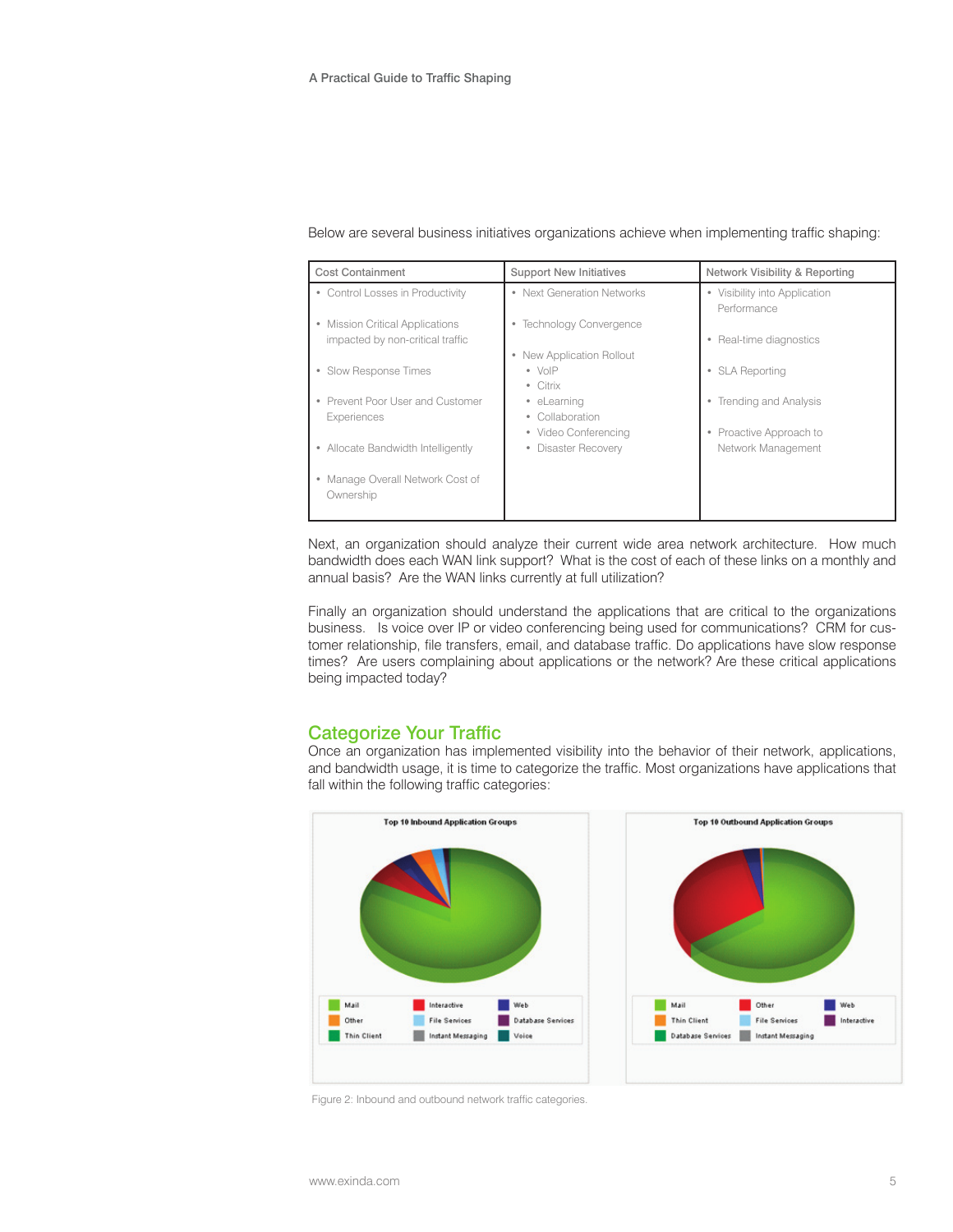|             | Real Time<br>Communications                                                                                                               | <b>Business Critical</b>                                                                                                                  | <b>Bulk Data</b>                                                                                                                                                                                               | Undesirable                                                                                                                                                                                                                |
|-------------|-------------------------------------------------------------------------------------------------------------------------------------------|-------------------------------------------------------------------------------------------------------------------------------------------|----------------------------------------------------------------------------------------------------------------------------------------------------------------------------------------------------------------|----------------------------------------------------------------------------------------------------------------------------------------------------------------------------------------------------------------------------|
| Expectation | Traffic is expected to<br>be delivered on-time.<br>Delay are unaccept-<br>able and performance<br>can easily be nega-<br>tively impacted. | These are the bulk of<br>an organizations key<br>applications. They<br>require appropriate<br>network resource to<br>operate efficiently. | Can consume large<br>amounts of network<br>resources at the<br>expense of sensitive<br>traffic. Usually not<br>time sensitive but<br>does need guaran-<br>teed bandwidth and<br>performance improve-<br>ments. | Typically consumes<br>large amounts of<br>network resources<br>at the expense of all<br>other traffic. Usually<br>not business related.<br>A typical example<br>would be peer 2 peer<br>or recreational ap-<br>plications. |
| Application | • Voice Over IP<br>• Video Conferencina<br>Distance Learning<br>$\bullet$<br>Collaboration<br>۰                                           | Thin Client<br>۰<br>eLearning<br>۰<br>CRM/ERP<br>۰<br><b>Database</b><br>$\bullet$<br>Interactive real-time<br>٠<br>transactions          | $\bullet$ FTP<br>• Email<br>$\bullet$ Files<br>• Software Updates                                                                                                                                              | • BitTorrent<br>• Streaming Media<br>• Gaming<br>· Internet Radio                                                                                                                                                          |
| Requirement | Need precise band-<br>width quarantees<br>to operate without<br>problems.                                                                 | Need bandwidth<br>guarantees to operate<br>without problems.                                                                              | Need control and<br>optimization tech-<br>niques to minimize<br>their network footprint<br>and also speed their<br>performance.                                                                                | Need highly accurate<br>visibility and ability to<br>limit or squeeze off<br>network                                                                                                                                       |

# Establishing Baseline Performance

Establishing a baseline of acceptable network performance and behavior is critical. It will provide the network administrator a clear picture of the starting point which will allow them to compare the impact of traffic shaping and help serve as a justification for expenditures. The baseline should include an understanding of the available network bandwidth, what applications are running on the network, the typical behavior of these applications and their response times, and network and server based latency. Proper baselining allows network administrators to make conclusions about application performance improvement, easily identify behaviors that are outside the acceptable range for network performance, and to differentiate between normal and anomalous traffic patterns and activity on the network.

# Implementing Control Policies

The next step is to implement the appropriate traffic shaping and optimization policies to improve network and application performance. An organization should begin with a simple set of policies that address the various needs of the categorized traffic on their network. Once an initial set of policies is implemented an organization can begin to determine the effectiveness of the policies by monitoring and collecting information about the application behavior. Once this assessment is made each policy adjustment should be implemented and evaluated for its effect prior to making subsequent policy adjustments.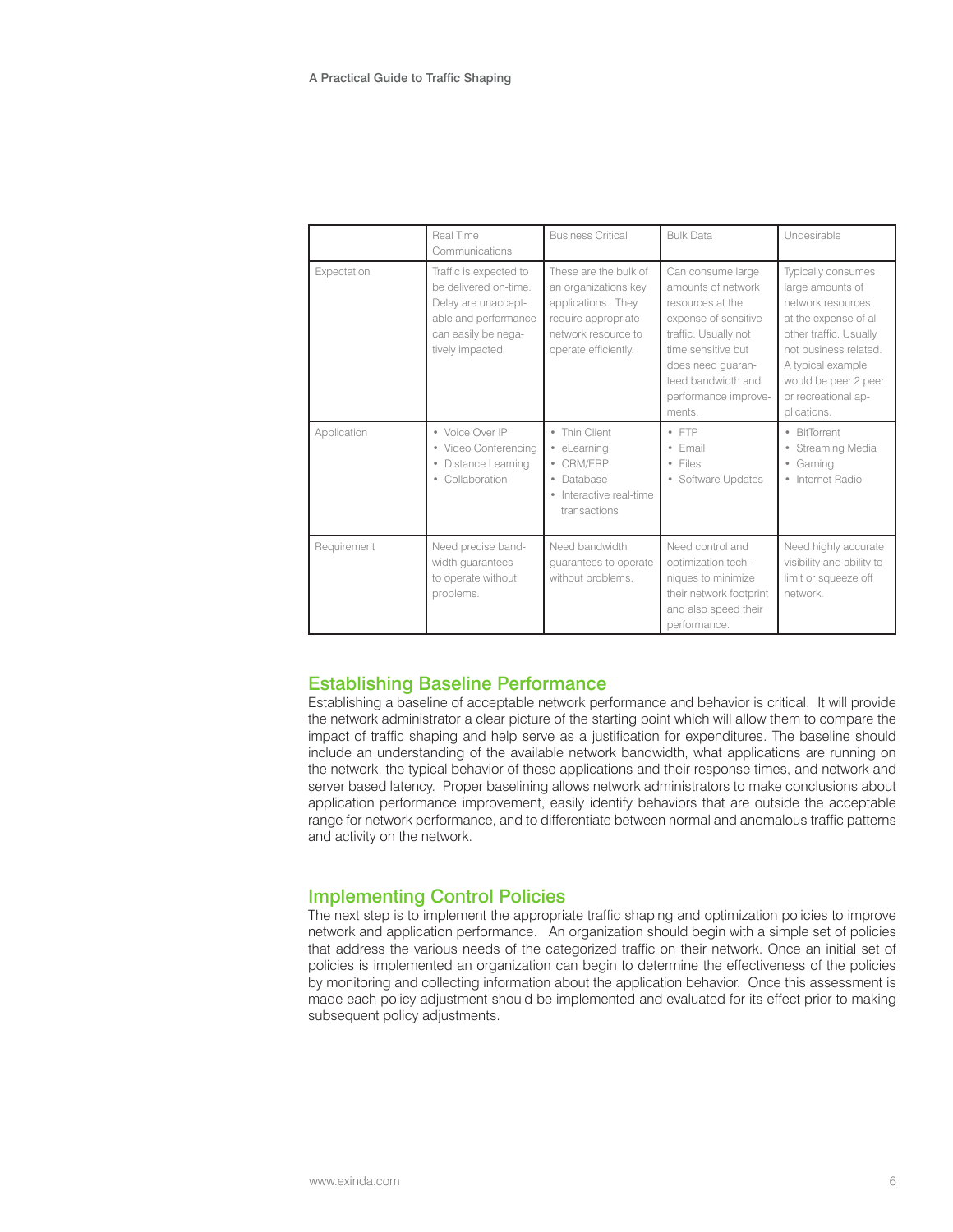| M                        | P2P - Choke 1%-3% (Optimize, 1%-3%, Priority 10)<br>10                                  |
|--------------------------|-----------------------------------------------------------------------------------------|
| $\overline{\phantom{a}}$ | Recreational - Limit Low 2%-10% (Optimize, 2%-10%, Priority 10)<br>20                   |
| M                        | 30<br>Software Updates - Guarantee Low 5%-100% (Optimize, 5%-100%, Priority 7)          |
| $\blacktriangleright$    | Voice - Guarantee Critical 15%-100% (Optimize, 15%-100%, Priority 1)<br>40              |
| M                        | Interactive and Secure - Guarantee High 10%-100% (Optimize, 10%-100%, Priority 3)<br>50 |
| ☑                        | Thin Client - Guarantee High 10%-100% (Optimize, 10%-100%, Priority 3)<br>60            |
| M                        | Files - Guarantee Med 8%-100% (Optimize, 8%-100%, Priority 5)<br>70                     |
| ☑                        | Web - Guarantee Med 8%-100% (Optimize, 8%-100%, Priority 5)<br>80                       |
| M                        | Mail - Guarantee Low 5%-100% (Optimize, 5%-100%, Priority 7)<br>90                      |
| $\blacktriangleright$    | 100   Database - Guarantee Med 8%-100% (Optimize, 8%-100%, Priority 5)                  |
| ⊽                        | ALL - Guarantee Low 5%-100% (Optimize, 5%-100%, Priority 7)<br> 200                     |

Figure 3: An example of traffic shaping policies.

Continuous performance monitoring is key to ensuring the traffic shaping is having the desired effect. Measuring response times for key applications after the implementation and comparing to the baseline information collected will allow an organization to evaluate the impact of the initial policies. It is also critical to view how traffic is passing through policies to determine if certain traffic types require additional bandwidth reserved or if they require less than already allocated. User feedback is also plays a critical role in determine the impact of policies. Power users should be questioned regarding the performance of applications and the use of the network.

# Summing Up

Server consolidation and virtualization, as well as data warehousing and migration strategies has significantly increased network traffic. Organizations need an unprecedented level of visibility and control to manage it effectively. At the same time, there has been a surge in the number of mobile workers with smart phones, further increasing internet based application usage. Along with the legitimate increase in network usage, many organizations are grappling with how to effectively manage non-business traffic being generated by peer-to-peer and recreational applications.

Robust technologies exist that allow an organization to fully realize the potential of their network resources and achieve significant cost savings, defer upgrades, while improving employee productivity and satisfaction.